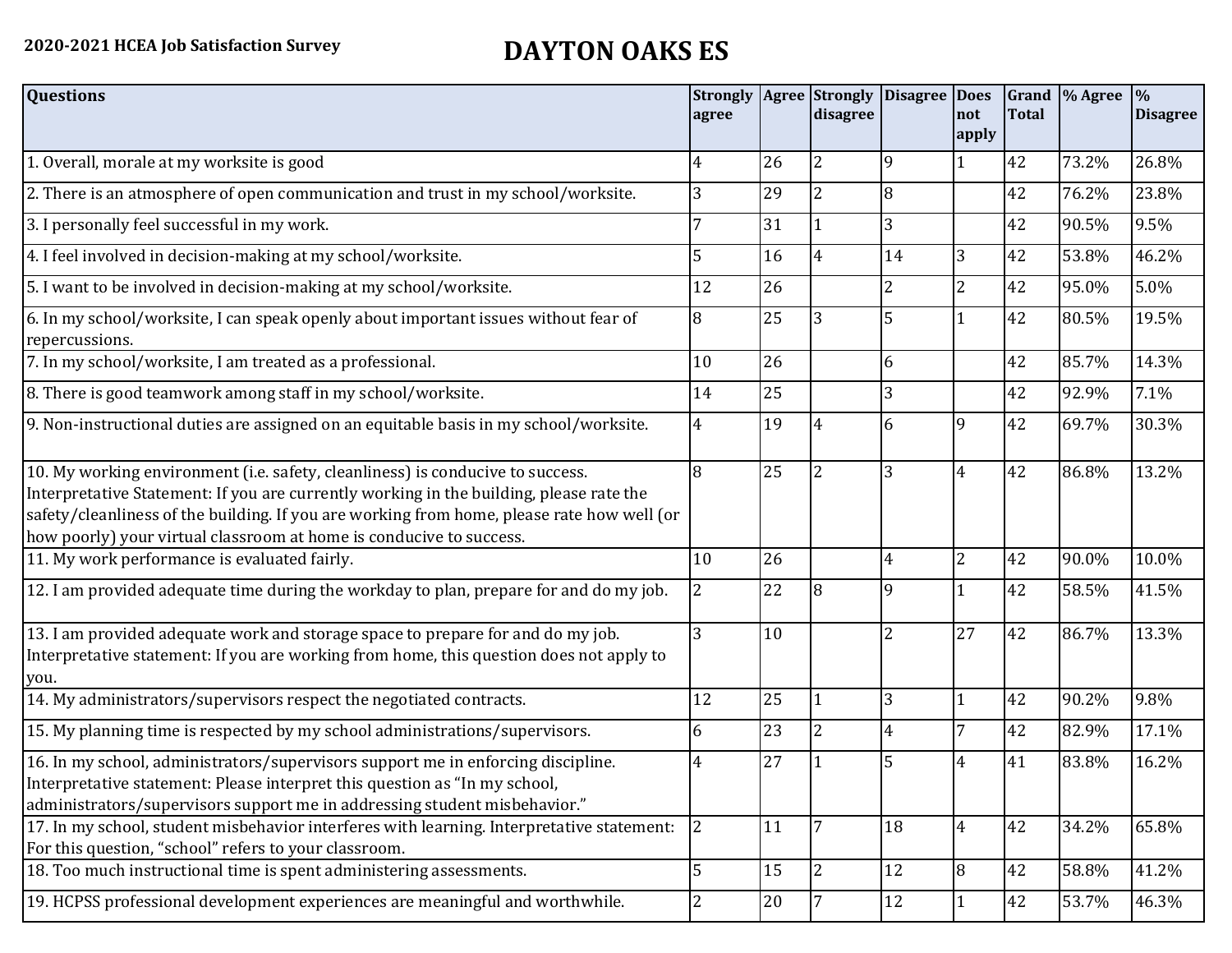## **2020-2021 HCEA Job Satisfaction Survey DAYTON OAKS ES**

| 20. Increased workload has contributed to a decline in my morale.                                                                                          | 14             | 14             | 2            | 10 | 1              | 41 | 70.0% | 30.0% |
|------------------------------------------------------------------------------------------------------------------------------------------------------------|----------------|----------------|--------------|----|----------------|----|-------|-------|
| 21. I am paid fairly.                                                                                                                                      | 2              | 13             | 13           | 14 |                | 42 | 35.7% | 64.3% |
| 22. I have confidence in the leadership exhibited by the HCPSS Superintendent.                                                                             | 3              | 27             | 6            | 6  |                | 42 | 71.4% | 28.6% |
| 23. I have confidence in the leadership exhibited by the Howard County Board of<br>Education.                                                              |                | 23             | 7            | 11 |                | 42 | 57.1% | 42.9% |
| 24. I have confidence in the leadership exhibited by the Howard County Education<br>Association (HCEA).                                                    | 12             | 24             | 5            |    |                | 42 | 85.7% | 14.3% |
| 25. I feel that HCPSS offers me the possibility of advancing professionally in the field of<br>education.                                                  | 7              | 24             | 4            | 5  | $\overline{c}$ | 42 | 77.5% | 22.5% |
| 26. In my position, I receive appropriate and adequate support and training.                                                                               | 3              | 27             | 1            | 11 |                | 42 | 71.4% | 28.6% |
| 27. During this current school year, I have experienced harassing behavior from<br>colleagues.                                                             |                |                | 27           | 11 | 3              | 42 | 2.6%  | 97.4% |
| 28. During this current school year, I have experienced harassing behavior from<br>administrators/supervisors.                                             |                |                | 25           | 13 | $\overline{c}$ | 41 | 2.6%  | 97.4% |
| 29. During this current school year, I have experienced harassing behavior from parents.                                                                   | $\overline{5}$ | $\overline{4}$ | 17           | 13 | 3              | 42 | 23.1% | 76.9% |
| 30. At my school I spend most of my PIP time on non-instructional activities.                                                                              | 3              | 11             | $\mathbf{1}$ | 14 | 13             | 42 | 48.3% | 51.7% |
| 31. At my school our administrator includes time during PIP for teacher-initiated<br>collaboration.                                                        | 4              | 23             |              | 3  | 11             | 42 | 87.1% | 12.9% |
| 32. In my school, I spend too much time in meetings.                                                                                                       | 8              | 13             | $\mathbf 1$  | 18 | $\overline{2}$ | 42 | 52.5% | 47.5% |
| 33. In my school, there is adequate support for special education students.                                                                                |                | 12             | 12           | 13 | $\overline{2}$ | 40 | 34.2% | 65.8% |
| 34. My administrator/supervisor provides people working from home with flexibility in<br>their workday.                                                    | 10             | 26             |              | 5  |                | 42 | 85.7% | 14.3% |
| 35. My administrator/supervisor has reasonable expectations of workload for staff while<br>in virtual learning.                                            | 6              | 27             | 3            | 6  |                | 42 | 78.6% | 21.4% |
| 36. Students have adequate technology and tools (hardware/software/connectivity) to<br>participate in virtual learning.                                    | 5              | 29             |              | 5  | $\overline{2}$ | 42 | 85.0% | 15.0% |
| 37. Staff have adequate technology hardware (e.g. computers, document cameras, other<br>technology hardware) to meet the requirements of virtual learning. |                | 25             | 5            | 8  | $\overline{c}$ | 42 | 67.5% | 32.5% |
| 38. HCPSS has provided the software I need to do my job and collaborate with colleagues. 6                                                                 |                | 30             | 3            | 3  |                | 42 | 85.7% | 14.3% |
| 39. The software and online services provided by HCPSS to do my job are difficult and/or<br>time-consuming to use.                                         | $\vert$ 5      | 18             | 3            | 26 |                | 42 | 31.0% | 69.0% |
| 40. In my class, I feel that students are engaged in virtual learning                                                                                      |                | 26             | 1            | 5  | 3              | 42 | 84.6% | 15.4% |